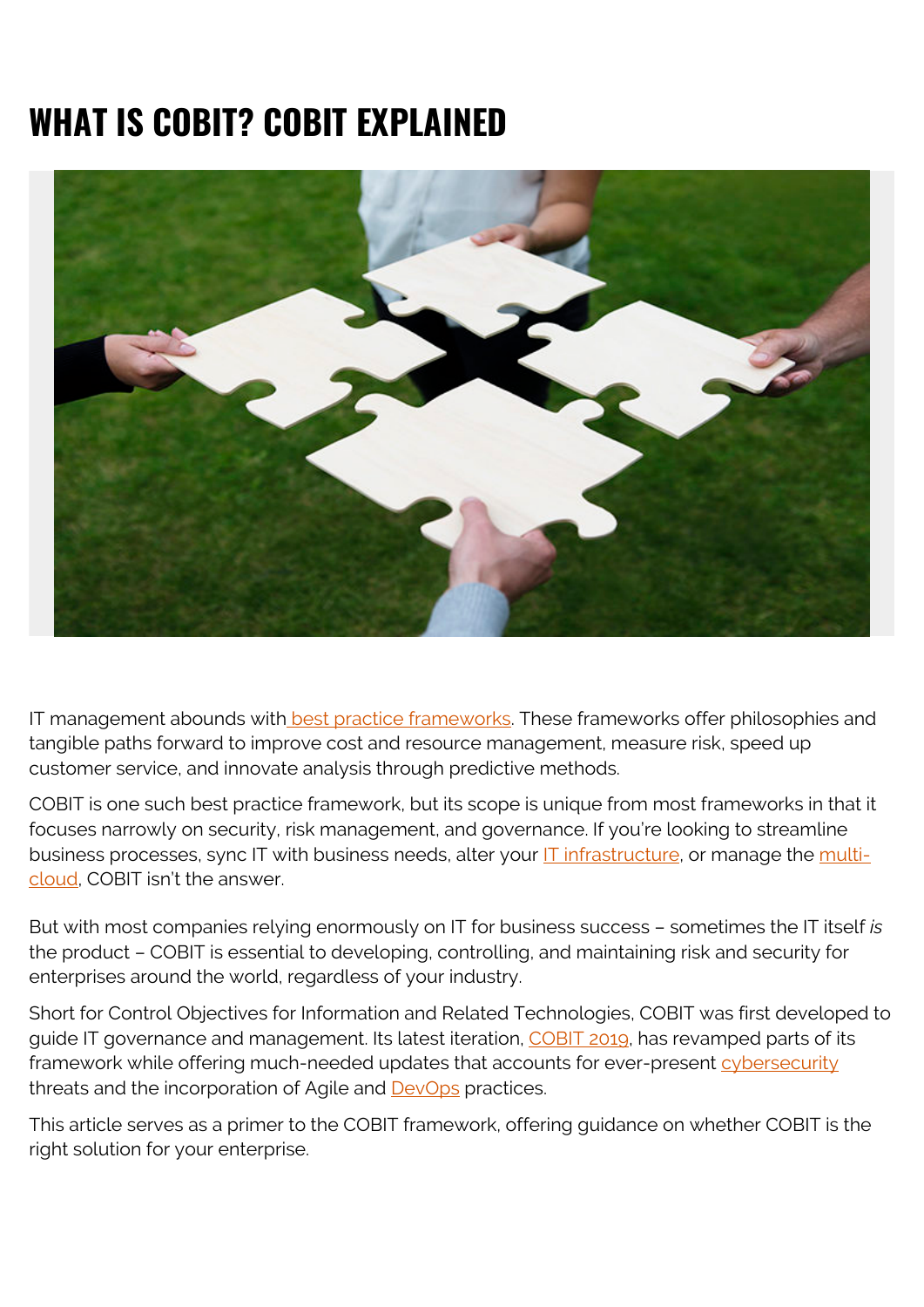# **History of COBIT**

International professional association [ISACA](http://www.isaca.org/cobit/pages/default.aspx) first released COBIT in 1996 as a set of control objectives to aid the financial auditing community to work better around IT-related structures.

As value and potential beyond auditing became evident, ISACA released a more comprehensive version in 1998 and further expanded it by adding management guidelines in the third version released in the year 2000. Development of the AS 8015: *Australian Standard for Corporate Governance of Information and Communication Technology and the ISO/IEC* 38500 in January 2005 and January 2007 respectively upped the degree of awareness of the need for reliable information and communication technology (ICT) governance components.

In 2011, ISACA released COBIT 5, which remained the standard for seven years. In November 2018, big changes came to COBIT when ISACA released COBIT 2019.

#### **IT innovations lead to change: COBIT 2019**

The latest iteration of COBIT modernizes the framework for the immense expansion of IT within the business world. COBIT 2019 continues to fit in nicely with **[ITIL,](https://blogs.bmc.com/blogs/itil-4/) TOGAF**, and CMMI, and it serves as a good umbrella framework for unifying processes across an organization.

Within the COBIT Core Model, the heart of COBIT, there are now 40 governance and management objectives. Due to user feedback and IT reliability and needs, COBIT 2019 offers more flexible options for deploying maturity and capability measurements so that IT goals can keep up with datadriven business goals.

According to ISACA, COBIT 2019 has several new goals, too, including but not limited to the following:

- Improved alignment with global standards and best practices to encourage COBIT's relevance
- New open-source model allows for global feedback, hopefully resulting in faster, more agile updates and improvements
- More guidance and prescriptions to make COBIT a best-fit governance system, not one that works against the enterprise
- Better measurement tools to align with CMMI

The [COBIT 2019 guidebooks](http://www.isaca.org/COBIT/Pages/COBIT-2019-Publications-Resources.aspx) significantly revamp prior versions, resulting in four key guides:

- Introduction & Methodology
- Governance & Management Objectives
- Design Guide
- Implementation Guide

#### **COBIT structure**

From the highest level, COBIT creates a three-level structure comprised of the following segments:

- 1. **Business requirements** (information criteria), including metrics such as integrity, effectiveness, availability, efficiency, compliance, confidentiality, and reliability
- 2. **IT resources**, including infrastructure, applications, information, and people and
- 3. **IT processes**, divided into domains processes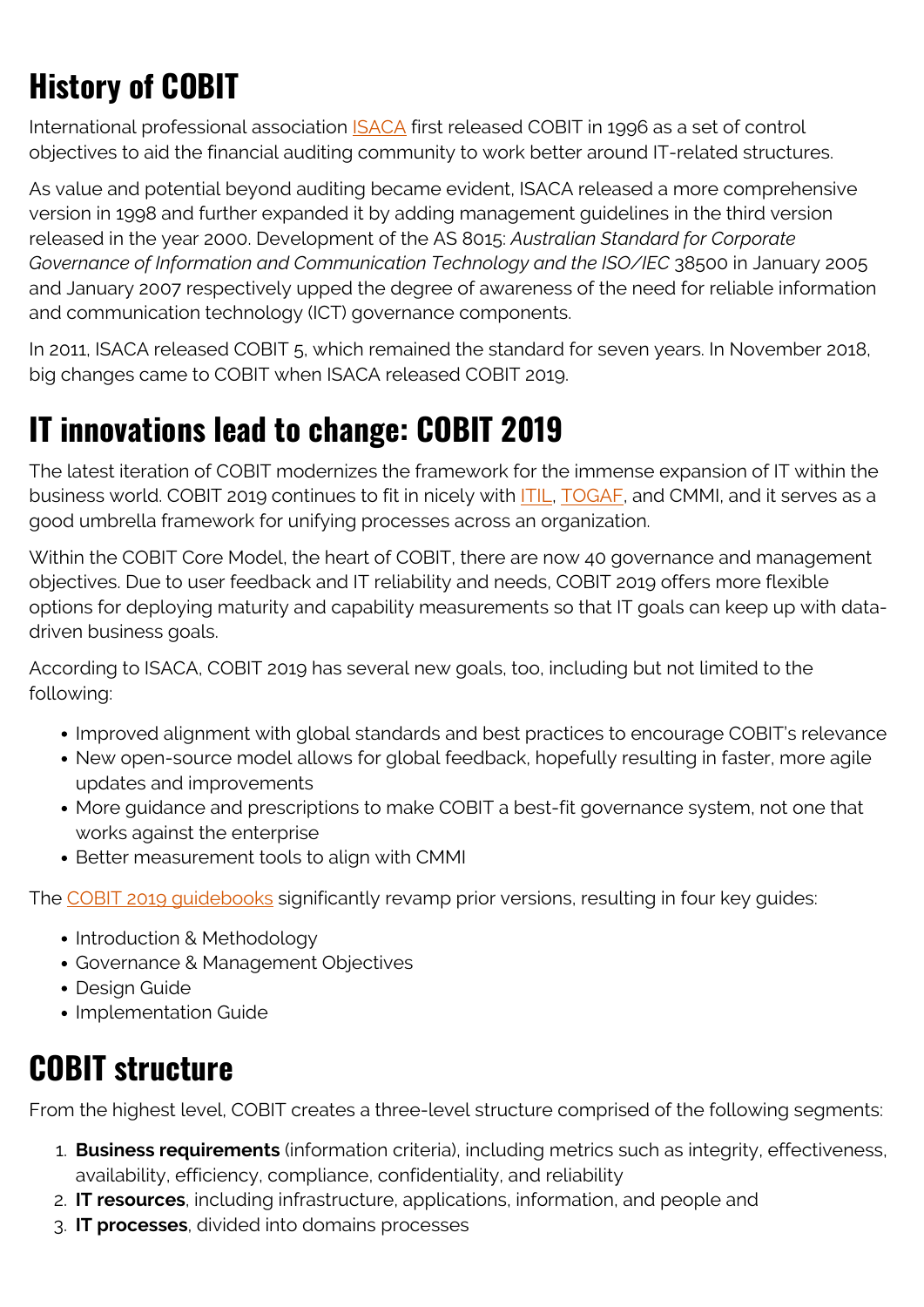The affiliations between these components are exemplified by the COBIT cube.



**Business Requirements** 

All the

processes are listed under four domains:

- PO: Plan and Organize
- AI: Acquire and Implement
- DS: Deliver and Support
- ME: Monitor and Evaluate

## **COBIT framework specifics**

COBIT business orientation and form of operation comprises of linking business goals to IT goals, providing info metrics and maturity models for ascertaining the level of accomplishments and noting the interrelated responsibilities of business and IT process owners. To completely understand the scope of the mode of operation of the COBIT framework, two main parameters are provided:

- **Control** is the form of procedures, practices, policies, and organizational structures designed to provide an acceptable level of assurance that business objectives and strategies will be attained and undesired incidents will be detected and corrected in a quick, concise manner.
- **IT Control Objective** is a statement of the level of acceptable results to be attained by implementing control procedures concerning a particular IT operation.

There are two distinctive classes of control models available today:

- Those of the business control model class (e.g., COSO and CoCo)
- The more focused control models for IT (e.g., DTI)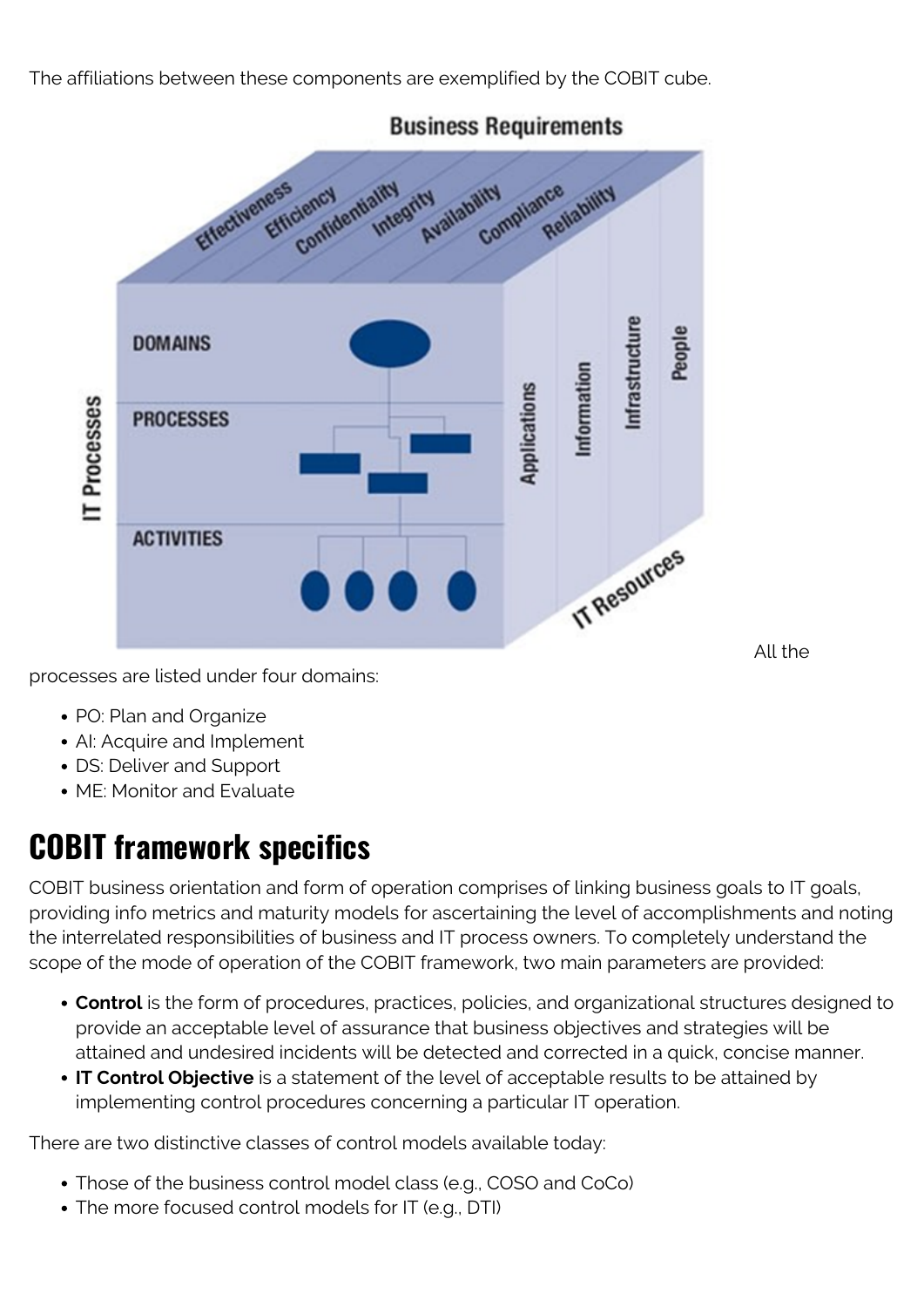COBIT aims to close the gap that exists between the two.

Apart from being more encompassing for management, COBIT also operates at a higher level than pure technology standards for information systems management. IT governance is defined as a structure put in place to control and direct an enterprise in achieving its goals by adding value while assessing and balancing the risk versus return over IT and its processes. The basic underlying concept of COBIT framework is that control in IT is attaining by focusing on information that is required to support the business objectives or requirements, and by treating the information as a result of the combined application of IT-related resources that need to be managed by IT processes.

#### **COBIT components include:**

- **Framework.** Organize and categorize IT governance objectives and good practices by IT domains and processes before associating them with their respective business requirements.
- **Process descriptions.** A reference process model and common language for everyone in an enterprise.
- **Control objectives.** Use this complete set of high-level requirements for effective control of each IT process.
- **Management guidelines.** Assign responsibility, agree on objectives, measure performance, and illustrate interrelationship with other processes.
- **Maturity models.** Assess maturity and capability per process and helps to address gaps.

## **Benefits of COBIT**

COBIT offers models to help maximize the value and trust in IT, and these extended guidelines provide security, risk, reward, business and IT consulting professionals with a more extended framework to help in delivering and maintaining enterprise objectives and strategies. Some of the numerous benefits of COBIT are listed below:

- Helps achieve operational excellence through efficient and effective application of technology and trustworthiness.
- Optimizes the cost of **IT** services and technology.
- Aids in managing and maintaining IT-related risk.
- Ensures the use of IT effectively and innovatively to align with strategic business goals.
- Maintains high-quality information to help support business decisions.
- Offers full support for IT firms that comply with business-oriented policies, regulations, relevant laws, and contractual agreements.

## **Who uses COBIT?**

Because COBIT 2019 is an enterprise framework, three types of people typically engage with the COBIT framework directly:

- **Management.** COBIT helps enterprise managers balance risk versus reward and control investments in an ever-changing IT world.
- **Auditors.** COBIT aids auditors in realizing an acceptable opinion on the rate of assurance on the subject matter being audited and offers advice to management on internal controls.
- **Users.** Enterprise users typically in-house IT employees may engage with COBIT principles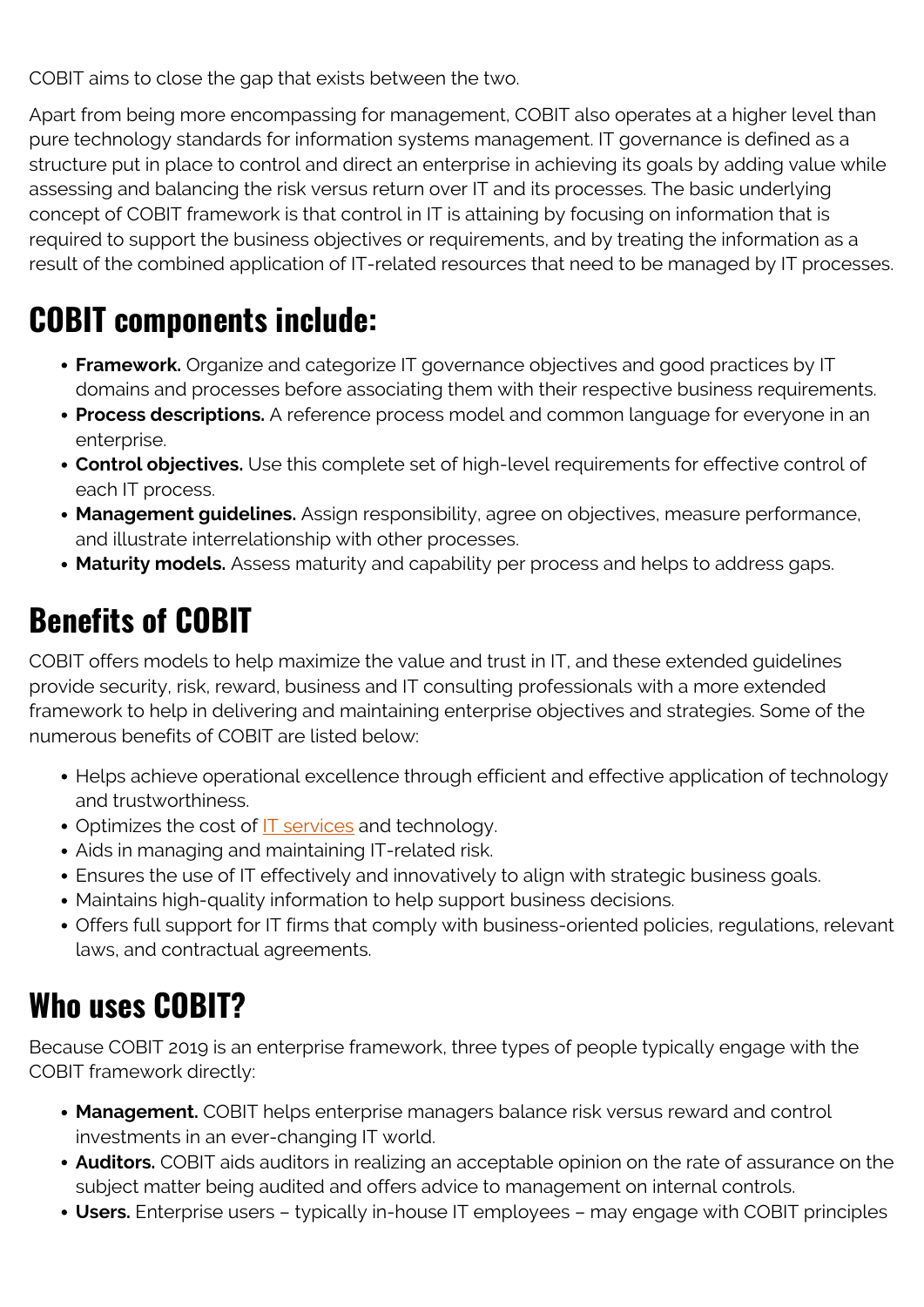in order to ensure the security and controls of IT services provided by internal or external parties.

Though not officially designated, business process owners can use COBIT to render more effective service in controlling IT processes.

## **COBIT certification**

Users of COBIT 2019 may seek certification to ensure COBIT compliance within their enterprises. There are three options:

- **COBIT Bridge.** This 1-day course is aimed at users already certified in COBIT 5, to get them up to date on COBIT 2019.
- **COBIT 2019 Foundation.** This 2-day course requires no prior COBIT knowledge and culminates in a certification exam.
- **COBIT 2019 Design and Implementation.** Just launched with the latest version, this certification teaches how to design a customized, best-fit governance system for your company.

In August 2019, ISACA along with The Institute of Internal Auditors (IIA) is hosting a Governance, Risk, and Control Conference, with pre-conference Bridge certification options.

### **COBIT with other IT frameworks and processes**

Enterprise IT managers frequently deploy other IT-specific frameworks and processes. Luckily, COBIT's concepts and structures play well with other popular options, including:

- $\cdot$  [ITIL](https://blogs.bmc.com/blogs/itil-foundation-study-guide/)
- [CMMI](https://blogs.bmc.com/blogs/cmmi-capability-maturity-model-integration/)
- [TOGAF](https://blogs.bmc.com/blogs/togaf-open-group-architecture-framework/)

Uniquely, COBIT places more focus on *what* **to do** rather than *how* **to do it,** often delegating how-to issues to other tools, frameworks, and methodologies.

#### **Alternative governance frameworks**

All governance frameworks have the same objective: implementing the best operating techniques for minimal financial losses from compliance failures. These frameworks aim to make it easier for enterprises to undergo and pass regulatory audits. Control frameworks and security standards are often exchangeable terminologies.

Taking COBIT's definitions as a basis for our parameters, COBIT classifies a framework as a Control Framework, which is described as a tool for business process owners that expedites and accelerates the discharge of their responsibilities through the provision of a supporting control model.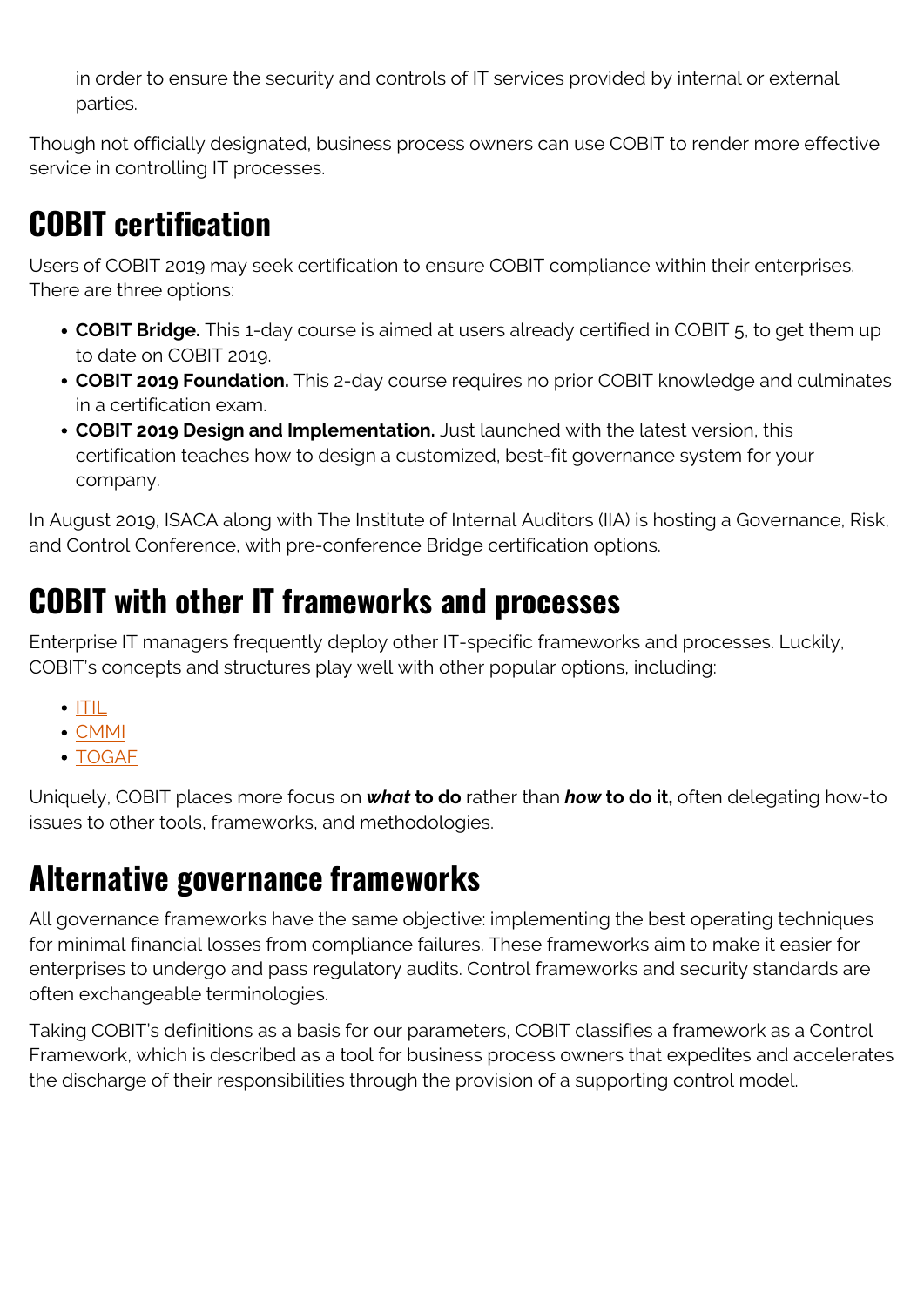|                                     | <b>ITIL</b>                                                                                                                                                           | <b>COBIT</b>                                                                                                                                           | <b>ISO/IEC 20000</b>                                                                                                                                  |
|-------------------------------------|-----------------------------------------------------------------------------------------------------------------------------------------------------------------------|--------------------------------------------------------------------------------------------------------------------------------------------------------|-------------------------------------------------------------------------------------------------------------------------------------------------------|
|                                     | A set of best<br>practice<br>What is it? publications for IT<br>service<br>management                                                                                 | A business framework for<br>the goverance and<br>management of enterprise<br>IT                                                                        | An international standard for<br>IT service management<br>system requirements                                                                         |
| How long<br>is it?                  | Five core<br>publications<br>totalling about<br>1800 pages, plus<br>complementary<br>publications                                                                     | Core publication of 94<br>pages, plus 230 pages for<br>enabling processes, and<br>further publications                                                 | Part 1 (service management<br>system requirements) has<br>36 pages, there are other<br>parts covering other<br>aspects                                |
| How is it<br>seen in the<br>market? | <b>ITIL</b> has a focus<br>on internal<br>processes.<br>Recent versions<br>have<br>incorporated a<br>service lifecycle<br>and more focus<br>on value and<br>customers | COBIT comes from a<br>history of audit and<br>compliance. The latest<br>version has moved towards<br>IT service governance and<br>management           | ISO/IEC 20000 is an<br>international standard, and<br>the main focus is on<br>achieving certification to<br>demonstrate compliance to<br>the standard |
| Who is it<br>generally<br>used by?  | Any organization<br>providing internal<br>or external IT<br>services. It is<br>most commonly<br>used in<br>operational IT<br>departments                              | Internatl IT organizations of<br>large enterprises. COBIT is<br>often used by strategic<br>teams and people<br>responsible for audit and<br>compliance | IT organizations who want<br>to demonstrate that they<br>meet an externally defined<br>standard                                                       |
| What is it<br>mainly<br>used for?   | Helping to define<br>operational IT<br>service<br>management<br>processes                                                                                             | Defining audit and<br>compliance requirements<br>for IT                                                                                                | Demonstrating that the IT<br>organization meets a<br>recognized standard                                                                              |

On the other hand, COBIT describes a standard as a business practice or technology product that is generally accepted and endorsed by the enterprise or IT management team. There are various security standards and control frameworks that could easily substitute COBIT even if they are not as effective.

The following are security standards and control frameworks interchangeable with COBIT that can address information security requirements:

**Federal Information Security Management Act of 2002 (FISMA),** which ensures the usefulness and efficiency of security controls over information resources that support federal operations and assets. The law also allowed for the funding of NIST to develop and improve